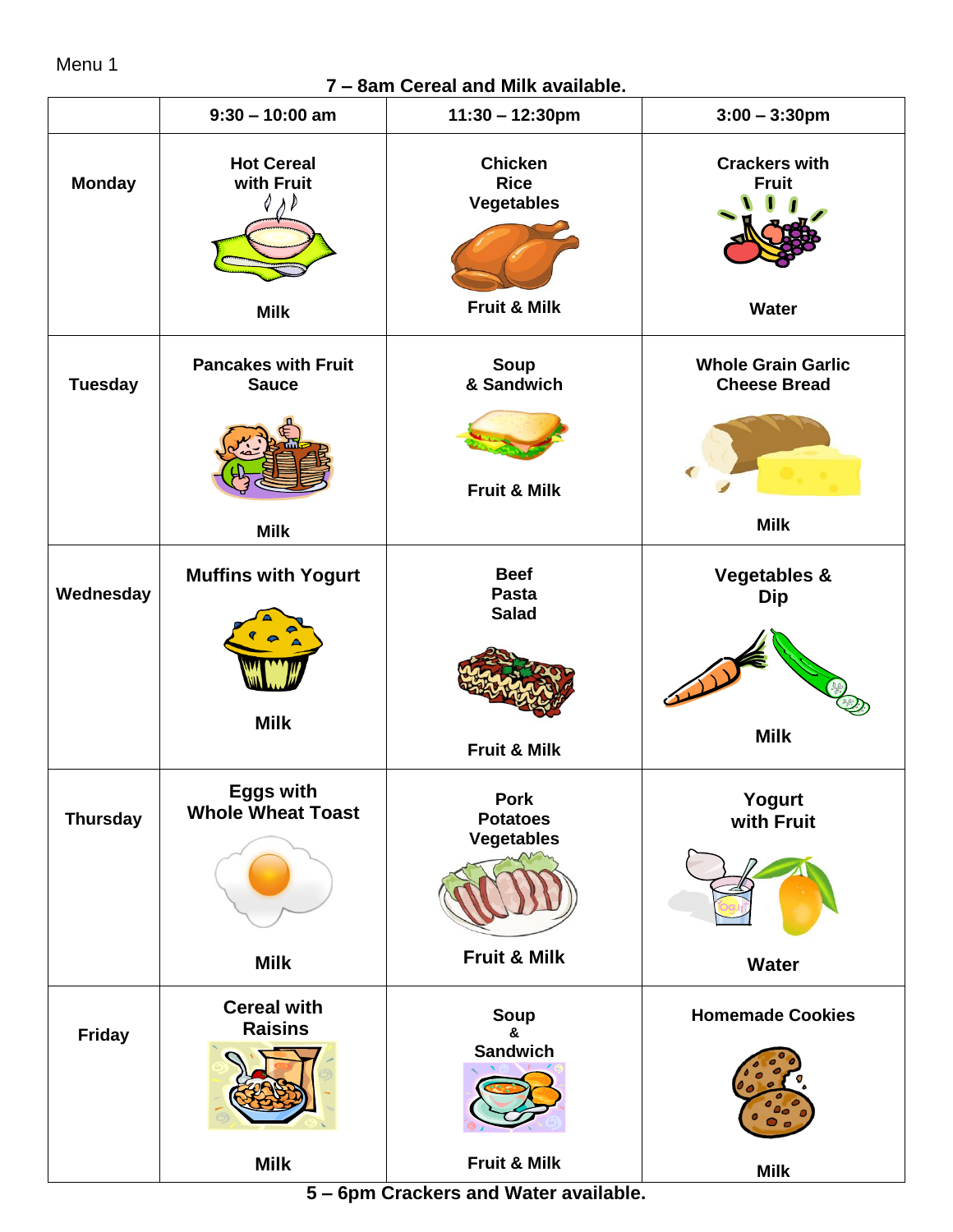## Menu 2

**7 – 8am Cereal and Milk available.**

|                 | $9:30 - 10:00am$                                                                                  | $11:30 - 12:30$ pm                                              | $3:00 - 3:30$ pm                        |
|-----------------|---------------------------------------------------------------------------------------------------|-----------------------------------------------------------------|-----------------------------------------|
| <b>Monday</b>   | <b>Hot Cereal</b><br>with Fruit                                                                   | Chili, Buns &<br><b>Salad</b>                                   | <b>Crackers with</b><br><b>Fruit</b>    |
|                 |                                                                                                   |                                                                 |                                         |
|                 | <b>Milk</b>                                                                                       | <b>Fruit &amp; Milk</b>                                         | <b>Water</b>                            |
| <b>Tuesday</b>  | <b>Bagels, Toast or</b><br><b>Biscuits with Cream</b><br><b>Cheese and Fruit</b><br><b>Spread</b> | <b>Soup</b><br>& Wraps<br><b>Fruit &amp; Milk</b>               | <b>Homemade Fruit Loaf</b>              |
|                 | <b>Milk</b>                                                                                       |                                                                 | <b>Water</b>                            |
| Wednesday       | <b>Muffins</b><br>With<br>Yogurt<br><b>Milk</b>                                                   | <b>Chicken, Rice</b><br>& Vegetables<br><b>Fruit &amp; Milk</b> | <b>Veggies &amp; Dip</b><br><b>Milk</b> |
| <b>Thursday</b> | Whole Grain French<br><b>Toast</b>                                                                | Fish, Potatoes &<br><b>Vegetables</b>                           | Yogurt<br>with Fruit                    |
|                 | <b>Milk</b>                                                                                       |                                                                 | <b>Water</b>                            |
|                 |                                                                                                   | Fruit & Milk                                                    |                                         |
| <b>Friday</b>   | <b>Cereal with</b><br><b>Raisins</b>                                                              | <b>Soup</b><br>& Sandwich                                       | <b>Homemade Cookies</b>                 |
|                 |                                                                                                   |                                                                 |                                         |
|                 | <b>Milk</b>                                                                                       | Fruit & Milk                                                    | <b>Milk</b>                             |

**5 – 6pm Crackers and Water available.**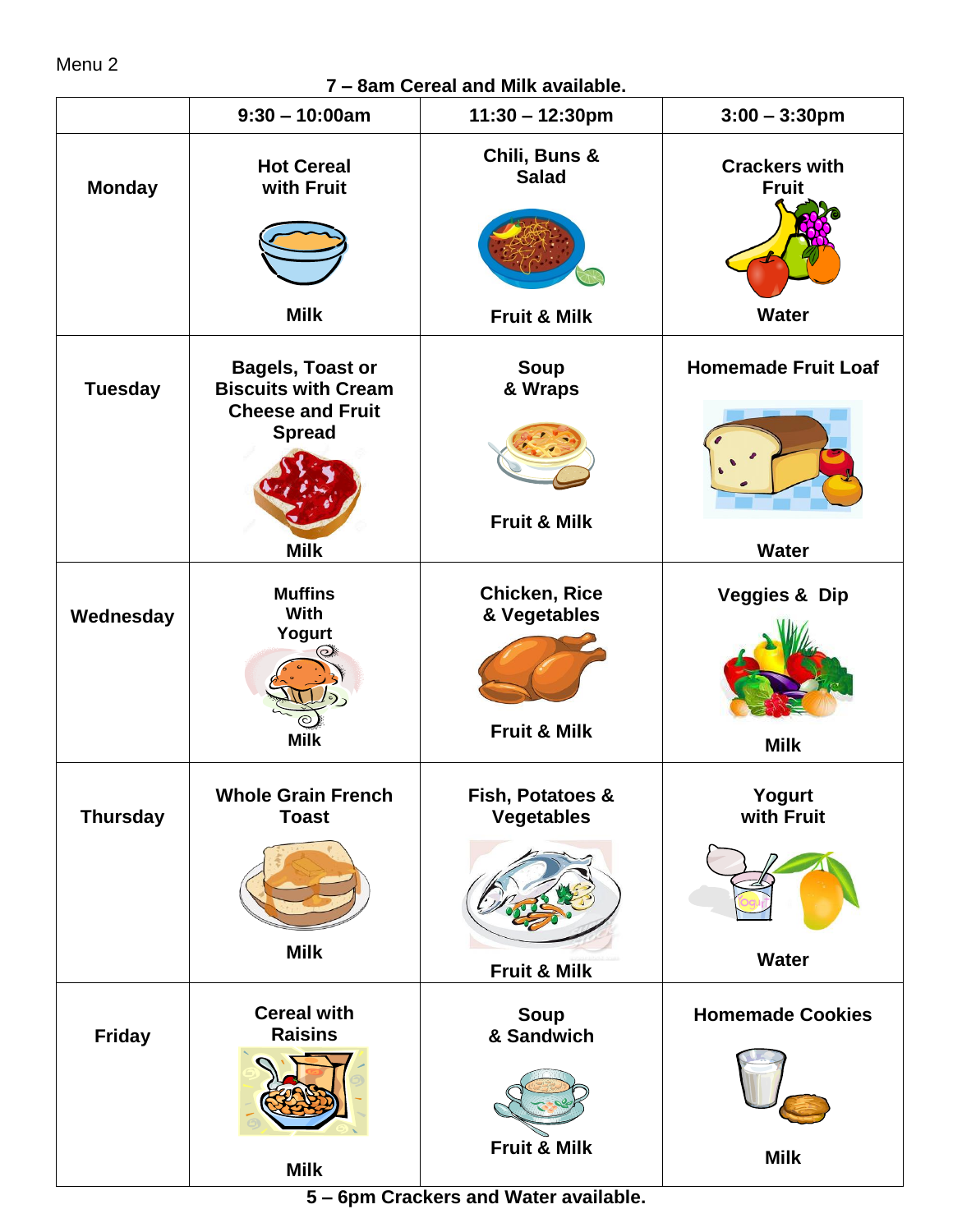**7 – 8am Cereal and Milk available.**

|                 | $9:30 - 10:00am$                                            | $11:30 - 12:30$ pm                                                                | $3:00 - 3:30$ pm                                       |
|-----------------|-------------------------------------------------------------|-----------------------------------------------------------------------------------|--------------------------------------------------------|
| <b>Monday</b>   | <b>Hot Cereal</b><br>with Fruit<br><b>Milk</b>              | Pasta with<br><b>Meat Sauce and Salad</b><br><b>Fruit &amp; Milk</b>              | <b>Crackers with Fruit</b><br><b>Water</b>             |
| <b>Tuesday</b>  | <b>Pancakes with</b><br><b>Fruit Sauce</b><br><b>Milk</b>   | Soup &<br><b>Sandwich</b><br><b>Fruit &amp; Milk</b>                              | <b>Vegetables</b><br><b>With Dip</b><br><b>Milk</b>    |
| Wednesday       | <b>Muffins with</b><br>Yogurt<br><b>Milk</b>                | <b>Chicken</b><br><b>Potatoes</b><br><b>Vegetables</b><br><b>Fruit &amp; Milk</b> | <b>Homemade Granola</b><br><b>Bars</b><br><b>Water</b> |
| <b>Thursday</b> | <b>Eggs with</b><br><b>Whole Wheat Toast</b><br><b>Milk</b> | Pork, Rice & Corn<br><b>Fruit &amp; Milk</b>                                      | Yogurt<br>with Fruit<br><b>Water</b>                   |
| <b>Friday</b>   | <b>Cereal with</b><br><b>Fruit</b><br><b>Milk</b>           | <b>Soup</b><br>& Wraps<br><b>Fruit &amp; Milk</b>                                 | <b>Homemade Cookies</b><br><b>Milk</b>                 |

**5 – 6pm Crackers and Water available.**